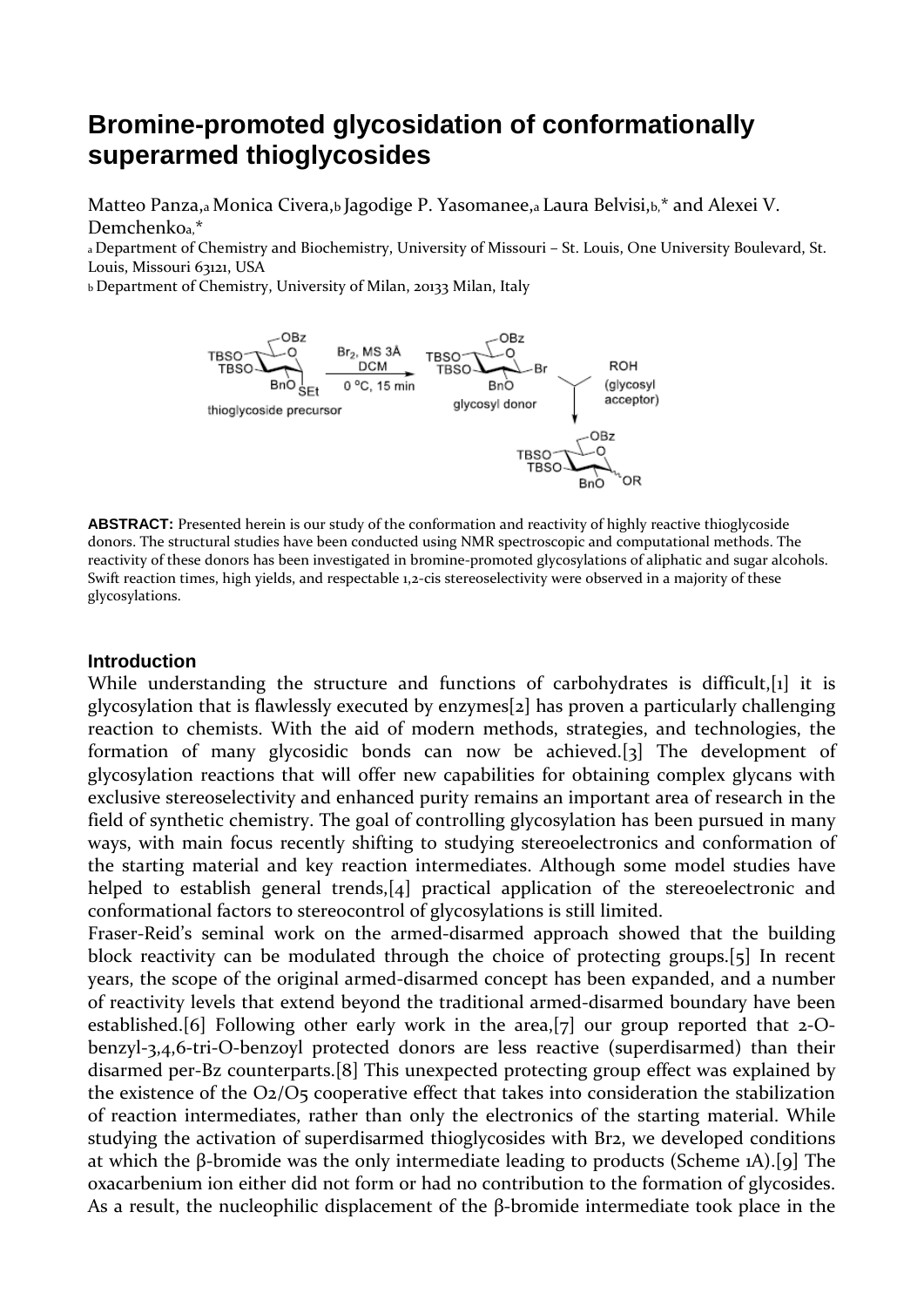concerted fashion leading to exclusive α-stereoselectivity of all glycosylations. Since the αbromide remained totally unreactive in this reaction, α-thioglycoside precursor was fond to be a more suitable precursor to generate the desired β-bromide intermediate stereoselectively (Scheme 1B). This strategic adjustment led to improved yields, however, unreactive glycosyl acceptors still produced only moderate yields.

To enhance the reaction rates and achieve more practical yields, we also investigated perbenzylated armed thioglycosides (Scheme 1C). Although those reactive donors could indeed be glycosidated quite rapidly in the presence of Br2 providing good yields, a decreased stereoselectivity was encountered.[9] These reactions proceeded via the intermediacy of the α-bromide that was sufficiently reactive in the armed series to couple with an acceptor. Low temperature NMR experiments[10] showed that the β-bromide was also present at the early stage of the reaction. However, it was thought to be an insignificant intermediate *en route*  to the product formation due to its rapid anomerization into the α-counterpart.

Scheme 1. Previous glycosidations of thioglycosides with Br<sub>2</sub>



Described herein is our dedicated effort to extend the bromine-promoted glycosylation reaction to the investigation of glycosyl donors of the superarmed series. There are two known concepts for superarming glycosyl donors. The first concept, wherein the enhancement of reactivity was achieved by changing the equatorial-rich 4*C*1 conformation to an axial-rich skew-boat conformation by creating steric congestion with *t*butyldimethylsilyl (TBS) protecting groups at the C-2, 3 and 4, was introduced by Bols and co-workers.[11] The second concept introduced by our group involves the electronic superarming using conventions of the O2/O5 cooperative effect. According to this effect, intermediates obtained from the 2-O-benzoyl-3,4,6-tri-O-benzyl-protected glycosyl donors are stabilized both anchimerically by the ester substituent at O-2 and electronically by the O-5 that is surrounded by electron-rich ethers.[12] Bols' and our groups have also jointly developed glycosyl donors with combined conformational and anchimeric superarming.[13] However, none of the superarmed donors developed to date can be applied to the stereoselective synthesis of 1,2-*cis* glycosides. The development of highly reactive (superarmed) α-stereoselective glycosyl donors would be very useful for all investigators working on synthesizing 1,2-*cis*-linked glycans in solution and solid supports.[14]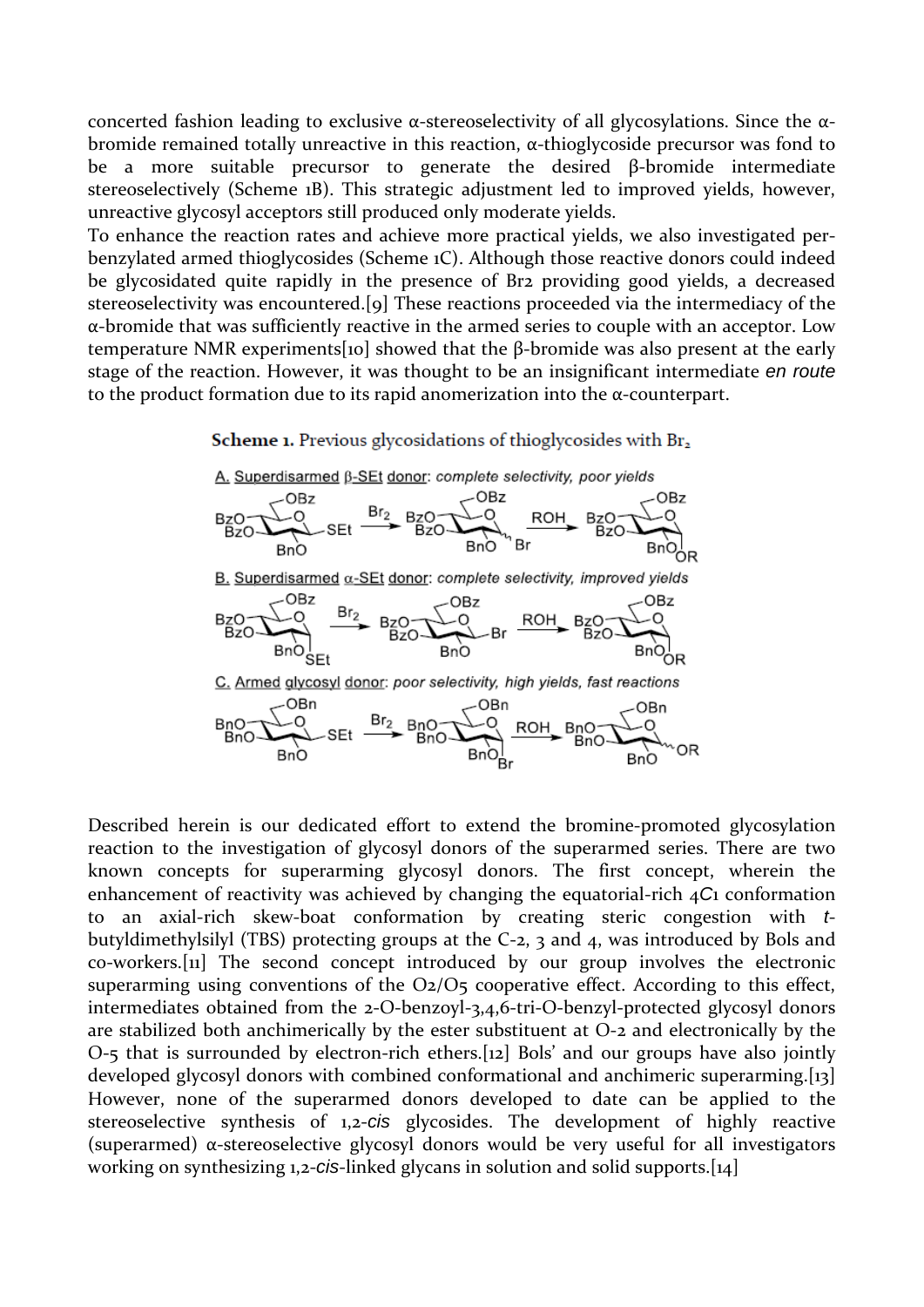#### **Results and discussion**

With a goal of investigating superarmed glycosyl donors in application to 1,2-*cis*  glycosylation, we began studying conformational properties of a series of β-ethylthio glycosides β-**1-3**, prepared from a common diol precursor β-**1**.[15] 1H spectrum was recorded at rt and the coupling constants were consistent with those expected for the standard  $4C_1$ chair conformation, typical for D-glucose derivatives.[16] We have also recorded a 13C NMR spectrum, and the list of signals is included in Table 1. Diol precursor β-**1** was then protected with TBS groups at C-3 and C-4 positions to obtain compound β-**2**. 1H and 13C NMR spectra were recorded at rt. The coupling constants obtained from the 1H spectrum clearly showed an increasing distortion in the conformation of β-**2** from the standard 4C1 conformation observed for β-**1**. The *J* values were consistent with the previously reported values for similar compounds.[6, 11a-c] The difference was particularly noticeable in the values for *J*2,3 and *J*3,4. Thus, *J*2,3 decreases noticeably from 9.2 in β-**1** to 3.9 Hz in β-**2** and *J*3,4 decreases from 9.2 Hz in β-**1** to 5.0 Hz in β-**2**. This change was also associated with a shift of the anomeric proton downfield from 4.51 in β-**1** to 4.79 ppm in β-**2**. This shift could be a sign of a particular distribution of functional groups around the ring. The remaining ring protons H-2-5 are all shifted downfield when TBS groups are added.

A further conformational change was observed for 3,4-di-O-triisopropylsilyl (TIPS) glucoside β-**3** as judged by the coupling constants of *J*2,3 = *J*3,4 = *J*4,5 = 0 Hz. The value could be related to compound β-**3** adopting an axial-rich conformation to release the steric strain caused by bulky silyl groups at C-3,4. All ring proton signals H-2-5 in β-**3** experience even greater downfield Δδ shift than those recorded for β-**2**, while the shifts for the H-6 protons are not affected by the 3,4-*O*-silylation.

Interesting trends have also been observed by comparing the 13C NMR spectra of compounds β-**1-3**. The chemical shifts of C-1, C-2 and C-5 were found to be particularly diagnostic of the conformational changes undergone by the ring. The trend identified is in shifting of the C-1 and C-3 signals upfield, whereas C-2, C-4 and C-5 shift downfield. For example, the C-1 signal moves from 85.06 for β-**1** to 82.81 of β-**2** and to 81.23 ppm for β-**3**. In contrast, C-5 shifts from 77.82 to 79.41 to 80.79 ppm in the same sequence of compounds.

Due to the significant changes in the coupling constants, ring distortion was anticipated. Computational experiments were set up to investigate whether the *in silico* data would support the experimental data. A series of computational studies was performed on the compounds β-**1-3**. Computational models of thioglycosides β-**2** and β-**3** were built by implementing the following workflow. 1) Monte Carlo/Energy Minimization (MC/EM) conformational search was carried out at the molecular mechanics level (OPLS2005 force field) leaving all dihedral angles free to move. 2) Representative minimum energy geometries of MC/EM search were optimized at the DFT B3LYP/6-31G\* level of theory. 3) The obtained stationary points were confirmed as minima by calculating vibrational frequencies at the same level of theory and their thermochemical properties, including the final denoted total Gibbs free energy, were computed. DFT minimum energy structures and relative energy differences, resulting from these computational studies, are summarized in Table 2.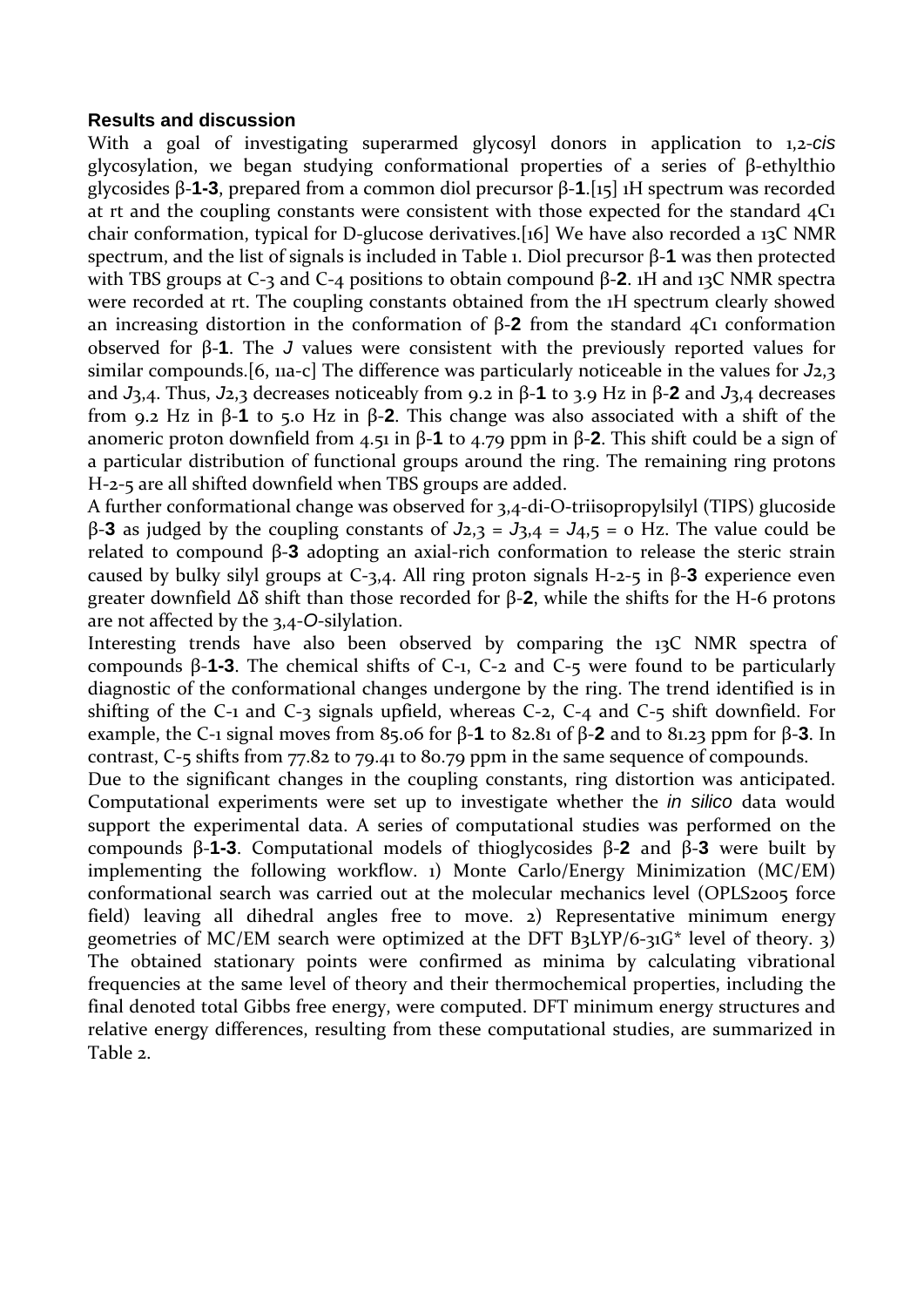## Table 1. NMR data for thioglycosides  $\beta$ -1-3

| OBz<br>OBz<br>OBz<br>HO <sup>-</sup><br>TBSO <sup>-</sup><br>TIPSO <sup>-</sup><br>-SEt<br>-SEt<br><b>TBSO</b><br>-SEt<br>HО<br><b>TIPSO</b> |         |                                    |                                      |                           |  |  |
|----------------------------------------------------------------------------------------------------------------------------------------------|---------|------------------------------------|--------------------------------------|---------------------------|--|--|
| BnO<br>$\beta-1$                                                                                                                             |         | BnO<br>$\beta - 2$                 |                                      | <b>BnO</b><br>$\beta - 3$ |  |  |
| $C$ mpd                                                                                                                                      | Signal  | <sup>1</sup> H NMR, ppm            | $J$ , Hz                             | <sup>13</sup> C NMR, ppm  |  |  |
| $\beta-1$                                                                                                                                    | $H/C-1$ | 4.51(d)                            | $J_{1,2} = 9.7$                      | 85.06                     |  |  |
|                                                                                                                                              | $H/C-2$ | $3.28$ (dd)                        | $J_{2,3} = 9.2$                      | 80.87                     |  |  |
|                                                                                                                                              | $H/C-3$ | $3.63$ (dd)                        | $J_{3,4} = 8.7$                      | 77.95                     |  |  |
|                                                                                                                                              | $H/C-4$ | $3.47$ (dd)                        | $J_{4,5} = 9.2$                      | 70.13                     |  |  |
|                                                                                                                                              | $H/C-5$ | $3.55 - 3.59$ (m)                  | ND                                   | 77.82                     |  |  |
|                                                                                                                                              | $H/C-6$ | $4.57$ (br d)<br>$4.69 - 6.62$ (m) | $J_{6a,6b} = 12.1$                   | 64.16                     |  |  |
| $\beta$ -2                                                                                                                                   | $H/C-1$ | 4.79(d)                            | $J_{1,2} = 8.3$                      | 82.81                     |  |  |
|                                                                                                                                              | $H/C-2$ | $3.42$ (dd)                        | $J_{2,3} = 3.9$                      | 82.50                     |  |  |
|                                                                                                                                              | $H/C-3$ | $3.91 - 3.86$ (m)                  | $J_{3,4} = 5.0$                      | 76.44                     |  |  |
|                                                                                                                                              | $H/C-4$ | 3.80(t)                            | $J_{4.5} = 5.0$                      | 71.68                     |  |  |
|                                                                                                                                              | $H/C-5$ | $3.97 - 3.91$ (m)                  | $J_{5.6a} = 7.4$<br>$J_{5,6b} = 4.9$ | 79.41                     |  |  |
|                                                                                                                                              | $H/C-6$ | $4.41$ (dd)<br>$4.61$ (dd)         | $J_{6a,6b} = 11.3$                   | 65.52                     |  |  |
| $\beta - 3$                                                                                                                                  | $H/C-1$ | 5.05(d)                            | $J_{1,2} = 8.5$                      | 81.23                     |  |  |
|                                                                                                                                              | $H/C-2$ | 3.60(d)                            | $J_{2,3}=0$                          | 83.09                     |  |  |
|                                                                                                                                              | $H/C-3$ | $4.16$ (bs)                        | $J_{3,4}=0$                          | 70.89                     |  |  |
|                                                                                                                                              | $H/C-4$ | $4.27$ (bs)                        | $J_{4.5} = 0$                        | 75.71                     |  |  |
|                                                                                                                                              | $H/C-5$ | 4.24(t)                            | $J_{5.6a} = 6.9$<br>$J_{5.6b} = 6.9$ | 80.79                     |  |  |
|                                                                                                                                              | $H/C-6$ | $4.50$ (dd)<br>$4.62$ (dd)         | $J_{6a,6b} = 11.0$                   | 66.13                     |  |  |

Table 2. DFT B3LYP/6-31G\* minimum energy structures of thiogly cosides  $\beta$ -2 and  $\beta$ -3 with relative Gibbs free energies

| Cmpd        | Conformation              | <b>Relative energy</b>        |
|-------------|---------------------------|-------------------------------|
| $\beta - 2$ | ${}^4C_1$ chair           | $0.00$ keal mol <sup>-1</sup> |
|             | ${}^{1}C_4$ chair         | $0.75$ keal mol <sup>-1</sup> |
|             | $3,0$ B boat              | $1.32$ keal mol <sup>-1</sup> |
|             | <sup>2</sup> So skew-boat | $2.53$ keal mol <sup>-1</sup> |
| $\beta - 3$ | ${}^{3}S_1$ skew-boat     | $0.00$ keal mol <sup>-1</sup> |
|             | ${}^{1}C_4$ chair         | $2.24$ keal mol <sup>-1</sup> |
|             | <sup>2</sup> So skew-boat | $4.72$ keal mol <sup>-1</sup> |

In the case of compound β-2, the standard  $4C_1$  chair conformation is the most stable, whereas the axial-rich 1C<sub>4</sub> chair and 3,OB boat conformations lie 0.75 and 1.32 kcal mol-1, respectively, above the minimum energy structure, likely contributing to the conformational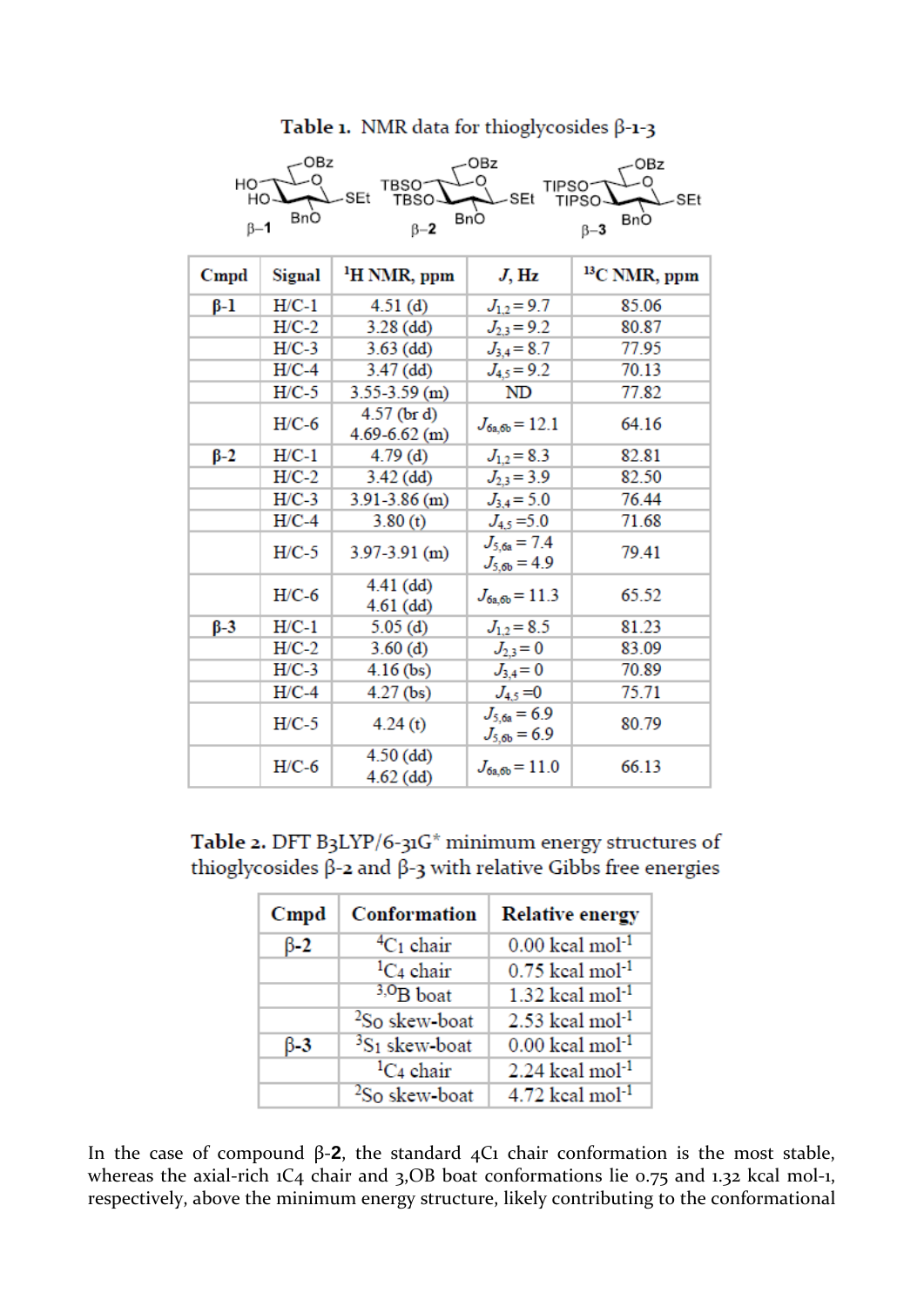equilibrium. Interestingly, the axial-rich skew-boat conformation 3S1 was located by DFT calculations as the lowest energy minimum of the 3,4-OTIPS glucoside β-**3** (Figure 1), followed by the 1C4 chair at 2.24 kcal mol-1. The computational data achieved for thioglycosides β-**2** and β-**3** match well the experimental trend, with the calculated coupling constant values of the most stable skew-boat conformation of β-**3** being very close to the experimental ones (see the Supporting Information, Tables S<sub>1</sub> and S<sub>2</sub>).

> Figure 1. DFT-optimized <sup>3</sup>S<sub>1</sub> skew-boat conformation of the 3,4-OTIPS thioglucoside β-3 (hydrogens and phenyl groups have been omitted for clarity in the ball and stick 3Drepresentation).



To study the reactivity of thioglycoside β-**2**, the respective bromide **4** was generated by the reaction with Br2 following previously established reaction conditions.[9] We theorized that the activation of superarmed donors with Br2 will allow us to investigate whether the conformational superarming may offer additional stabilization modes to the anticipated βbromide intermediate. When donors in the traditional 4C1 conformation are used for the synthesis of β-bromides, the latter are able to undergo conformational changes to adopt the axial or pseudoaxial orientation (Figure 2).[17] Since this adopted conformation is unstable, the β-bromide equilibrates into the thermodynamically stable  $α$ -counterpart and hence returns to its original 4C1 conformation. Conversely, if the starting donor is already present as a skew-boat, as determined for the conformationally superarmed donors, the formation of β-bromide will additionally reinforce the all-axial conformation. If the axial β-bromide is stabilized by the anomeric effect, as in compounds with the preferred  $1C_4$  conformation (Figure 2), it will be both kinetically and thermodynamically stable and will not equilibrate (or will equilibrate much slower) into the  $\alpha$ -counterpart. The analogy is found in Matsuda and Shuto's study of xylose derivatives and their observation of altered anomeric effect and reversed stereoselectivity in glycosylations.[18] However, the hexose chair is much more difficult to flip due to the CH2OR substituent at C-5 that has a strong propensity to reside equatorially.[19]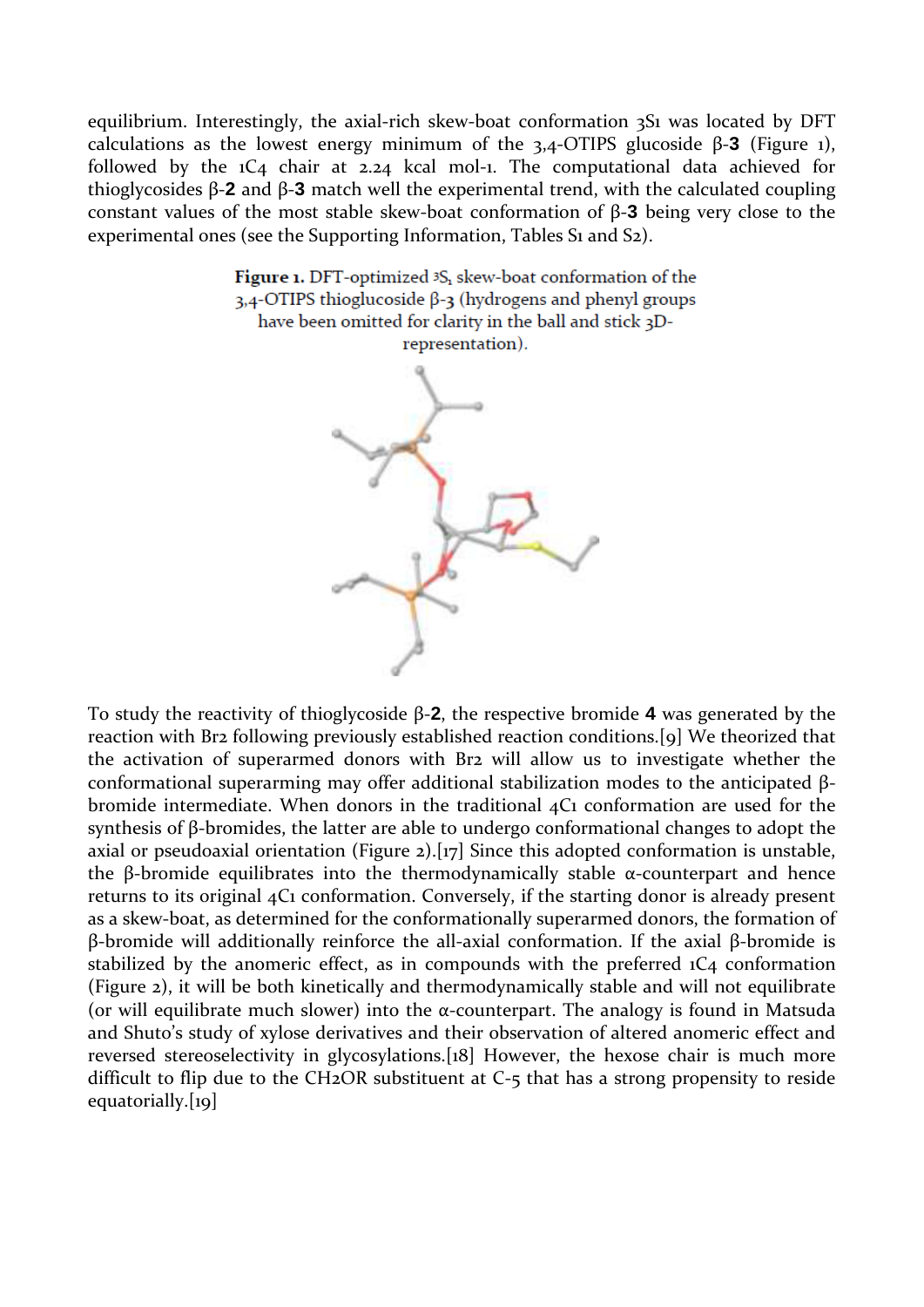#### **Figure 2.** Conformation and stereoselectivity of  $\beta$ -bromides



Thus, bromide **4** obtained from 3,4-O-TBS donor β-**2** was studied using a 300 MHz NMR as depicted in Scheme 2. Molecular bromine was injected into a frozen solution of the donor in CDCl3. The mixture was allowed to melt at -50  $^{\circ}$ C and then 1H NMR spectra were recorded at different time points. The starting material has been completely consumed within the first 5 min of the reaction monitoring, as judged by disappearance of the diagnostic signal for H-2 at 3.42 ppm. The presence of both α- and β-bromides **4** was also detected at this timepoint. The signal for H-1 at 6.50 ppm is diagnostic, but it cannot be used for quantifying the ratios of bromides because it coincides for both anomers. In this respect, reaction monitoring using more diagnostic signals at 3.94 ppm for H-2, H-3 of β-**4** and at 3.25 ppm for H-2 of α-**4** was proven most convenient.

As shown in Scheme 2, the anomeric mixture of bromides **4** has almost completely converted into the  $\alpha$ -anomer at 30 min timepoint. Also evident at this timepoint is the presence of a decomposed by-product due to the anticipated partial loss of TBS protecting groups. This was an indication that the chosen starting β-thioglycoside is probably not the most suitable precursor for generating the β-bromide, even with the assistance of the TBS groups. It should be noted that we also attempted to convert thioglycoside β-**3** into the corresponding bromide. Unfortunately, this attempt was largely unsuccessful due to a very rapid cleavage of TIPS groups the presence of Br2, perhaps due to a significant weakening of the O-Si bonds due to the steric congestion that these compounds experience.

In the attempt of achieving a more stereocontrolled formation of the reactive β-bromide intermediate, we turned our attention to investigating  $\alpha$ -configured SEt donor. The analogy can be found in our previous study wherein superdisarmed α-SEt precursor produced the corresponding β-bromide predominantly.[9] Starting from diol α-**1**, we obtained TBS and TIPS protected thioglycosides, α-**2** and α-**3**, respectively. The coupling constants calculated from their proton NMR spectra clearly demonstrated the conformational changes taking place. Thus, in the series of compounds  $\alpha$ -**1**,  $\alpha$ -**2** and  $\alpha$ -**3**, the *J*<sub>2</sub>,3</sub> value decreases from 9.5 to 7.4 to 3.7 Hz. Coupling constants *J*3,4 and *J*4,5 behave similarly showing a steady decrease (Table 3). Differently from the β-series, no dramatic signal shifts were observed in the 1H and 13C NMR spectra of the α-series. As a matter of fact, the chemical shift difference between α-**1** and α-**2** is minimal, with somewhat more significant changes observed for α-**3**. This observation may be an indication of notable changes taking place upon transition from TBS to sterically more demanding TIPS groups.

The computational data for  $\alpha$ -thioglycosides was also consistent with the experimental observations. Computational models of thioglycosides α-**2** and α-**3** were built by implementing the same protocol as that applied to the β-series. Only  $4C_1$  and  $1C_4$  chair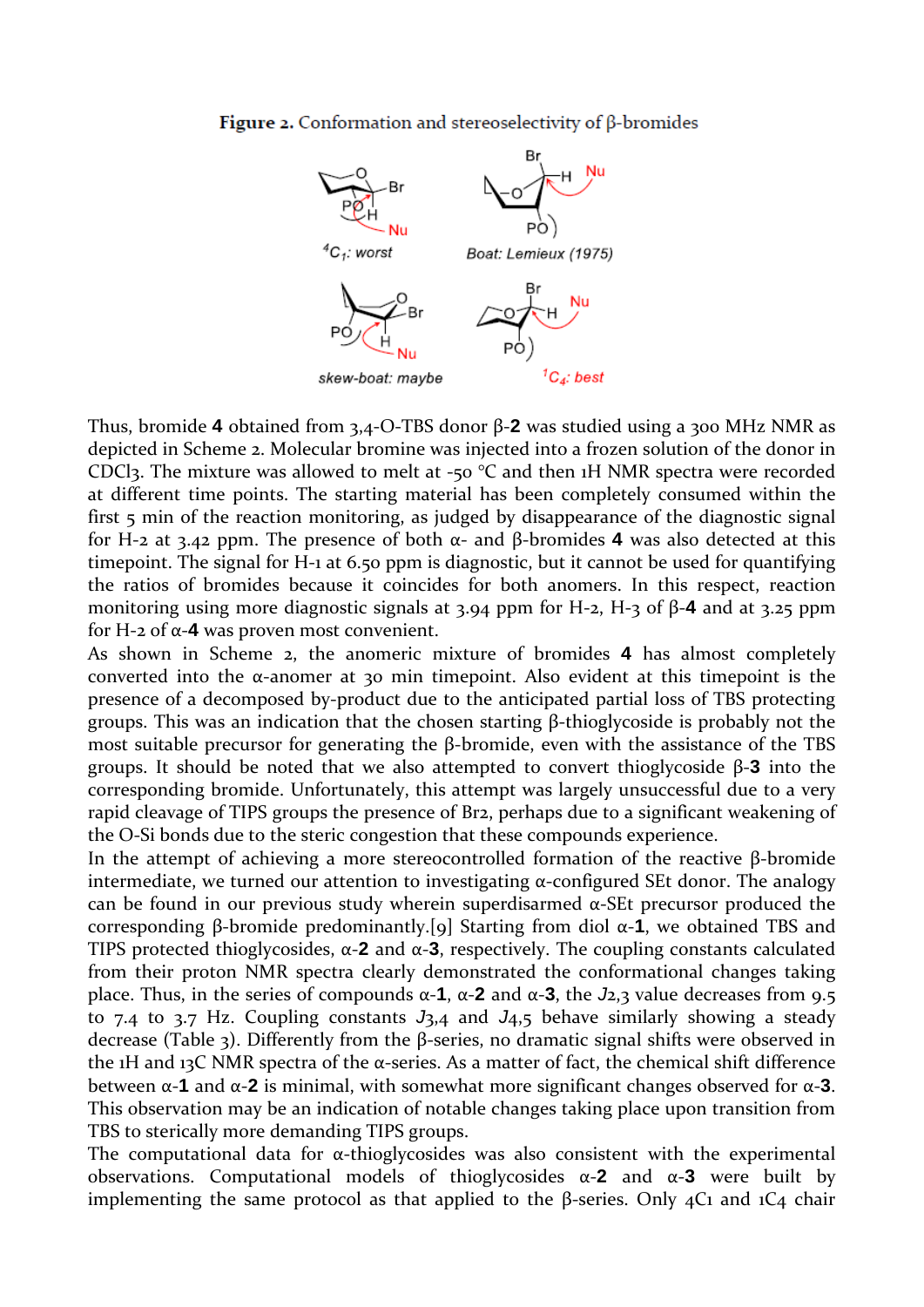conformations were located as minimum energy structures, showing the importance of the axial-rich 1C4 chair geometry for compound α-**3** always higher than that for α-**2**, according to both relative SCF DFT/B3LYP and Gibbs free energies (see Supporting Information, Tables  $S_3$  and  $S_4$ ).



Scheme 2. Conversion of 3,4-di-O-TBS  $\beta$ -SEt glucoside  $\beta$ -2 into  $\alpha$ ,  $\beta$ -bromides 4

To study the reactivity of this series of compounds, the NMR monitoring of the formation of anomeric bromide **4** from thioglycoside α-**2** was conducted. The procedure used herein was the same as that applied to the β-counterpart of **2** (*vide supra*). After 5 minutes, only βbromide **4** was detected. At the 10-minute timepoint, the intermediate is still largely β-**4**, and only a small peak at  $\delta \approx 3.3$  ppm is indicating the beginning of the anomerization process to α-**4**. Only after 2 hours, the reactive bromide β-**4** has completely anomerized to α-**4.** Computational models of α- and β-bromides **4** were built by implementing the same protocol applied for thioglycosides yet using the LACVP basis set due to the presence of bromine atoms. Only standard 4C1 chair conformations were achieved for compound α-**4**, whereas a distorted 1,4B boat (or an unusual 4S2 skew-boat) conformation was located by DFT calculations as the lowest energy minimum of compound β-**4** (Tables S5-S6).

Having acquired the evidence of adequate stability of the reactive intermediate β-**4**, glycosidations of donor α-**2** with model glycosyl acceptors were conducted. At first, when Br2 was added to the reaction mixture containing donor α-**2** and a glycosyl acceptor at -50°C we observed that the formation of the desired disaccharide was accompanied by the formation of multiple by-products. These products were formed as a result of competing side reactions including hydrolysis and partial deprotection of the TBS groups. Therefore, to suppress the side reactions, we chose to add a substoichiometric amount of a base to each glycosylation reaction mixture. Three basic additives were investigated: triethylamine (TEA), N,N-diisopropylethylamine (DIPEA) and 1,8-diazabicycloundec-7-ene (DBU), and all three provided comparable results. Under these reaction conditions, glycosidation of donor α-**2**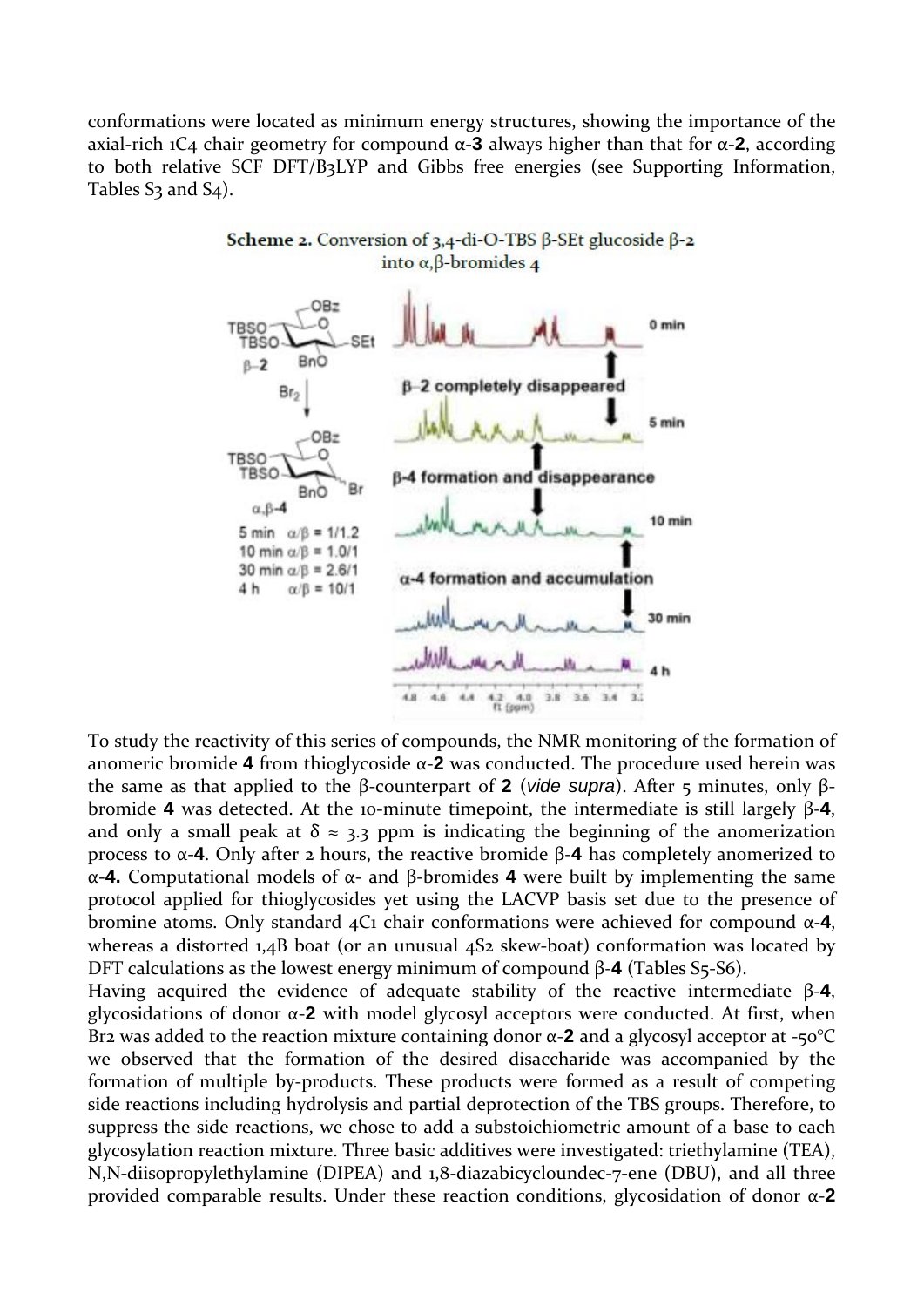with primary 6-OH glycosyl acceptor **5** afforded the desired disaccharide **6** in high yields of 82-95% and with complete α-stereoselectivity (entry 1, Table 4). Glycosidation of donor α-**2**  with secondary 2-OH glycosyl acceptor **7** afforded the desired disaccharide **8** in good yields of 74-79% and with good α-stereoselectivity ( $\alpha/\beta$  = 8-13/1, entry 2). Highly reactive aliphatic alcohols such as *i*PrOH, cyclohexanol, and benzyl alcohol were investigated, affording the target glucosides **9-11** in high yields 78-99%, albeit unremarkable stereoselectivity ( $α/β = 2$ -5/1, entries 3-5). This poor stereoselectivity may be a result of a direct displacement of the anomeric  $\alpha$ -bromide with powerful nucleophiles that does not take place with sugar acceptors. 3,4-OTIPS protected donor α-**3** provided a similar reactivity trend, but its glycosidations were compromised by the competing silyl group cleavage, even in the presence of a base (see the SI for additional experimental data).



|              | HO-<br>но                | OBz<br><b>TBSO</b><br><b>TBSO</b> | OBz                                  | OBz<br>TIPSO <sup>-</sup><br><b>TIPSO</b> |
|--------------|--------------------------|-----------------------------------|--------------------------------------|-------------------------------------------|
|              | <b>BnO</b><br>$\alpha-1$ | SEt<br>$\alpha-2$                 | <b>BnO</b><br><b>SEt</b>             | BnO <sub>SEt</sub><br>$\alpha - 3$        |
| $C$ mpd      | Signal                   | <sup>1</sup> H NMR, ppm           | J, Hz                                | <sup>13</sup> C NMR, ppm                  |
| $a-1$        | $H/C-1$                  | 5.44(d)                           | $J_{1,2} = 5.4$                      | 82.69                                     |
|              | $H/C-2$                  | $3.64$ (dd)                       | $J_{2,3} = 9.5$                      | 78.56                                     |
|              | $H/C-3$                  | 3.85(t)                           | $J_{3,4} = 9.4$                      | 73.60                                     |
|              | $H/C-4$                  | 3.50(t)                           | $J_{4,5} = 9.4$                      | 70.21                                     |
|              | $H/C-5$                  | $4.32$ (ddd)                      | $J_{5,6a} = 5.1$<br>$J_{5,6b} = 1.9$ | 69.86                                     |
|              | $H/C-6$                  | $4.58 - 4.47$ (m)<br>$4.69$ (dd)  | $J_{6a,6b} = 12.1$                   | 63.98                                     |
| $\alpha-2$   | $H/C-1$                  | 5.41(d)                           | $J_{1,2} = 4.9$                      | 82.54                                     |
|              | $H/C-2$                  | $3.61$ (dd)                       | $J_{2,3} = 7.4$                      | 79.25                                     |
|              | $H/C-3$                  | $3.96 - 3.93$ (m)                 | $J_{3,4} = 6.0$                      | 73.92                                     |
|              | $H/C-4$                  | $3.65$ (dd)                       | $J_{4,5} = 8.7$                      | 72.95                                     |
|              | $H/C-5$                  | $4.35 - 4.31$ (m)                 | $J_{5.6a} = 7.0$<br>$J_{5.6b} = 2.1$ | 71.65                                     |
|              | $H/C-6$                  | $4.38$ (dd)<br>$4.59$ (dd)        | $J_{6a,6b} = 11.5$                   | 64.52                                     |
| $\alpha - 3$ | $H/C-1$                  | 5.41(d)                           | $J_{1,2} = 3.4$                      | 79.73                                     |
|              | $H/C-2$                  | 3.68(t)                           | $J_{2,3} = 3.7$                      | 78.31                                     |
|              | $H/C-3$                  | $4.26 - 4.22$ (m)                 | $J_{3,4} = 2.7$                      | 71.94                                     |
|              | $H/C-4$                  | $3.96$ (dd)                       | $J_{4.5} = 4.9$                      | 71.39                                     |
|              | $H/C-5$                  | $4.42 - 4.37$ (m)                 | $J_{5.6a} = 7.9$<br>$J_{5,6b} = 3.4$ | 75.12                                     |
|              | $H/C-6$                  | $4.45$ (dd)<br>$4.74$ (dd)        | $J_{6a,6b} = 11.8$                   | 63.48                                     |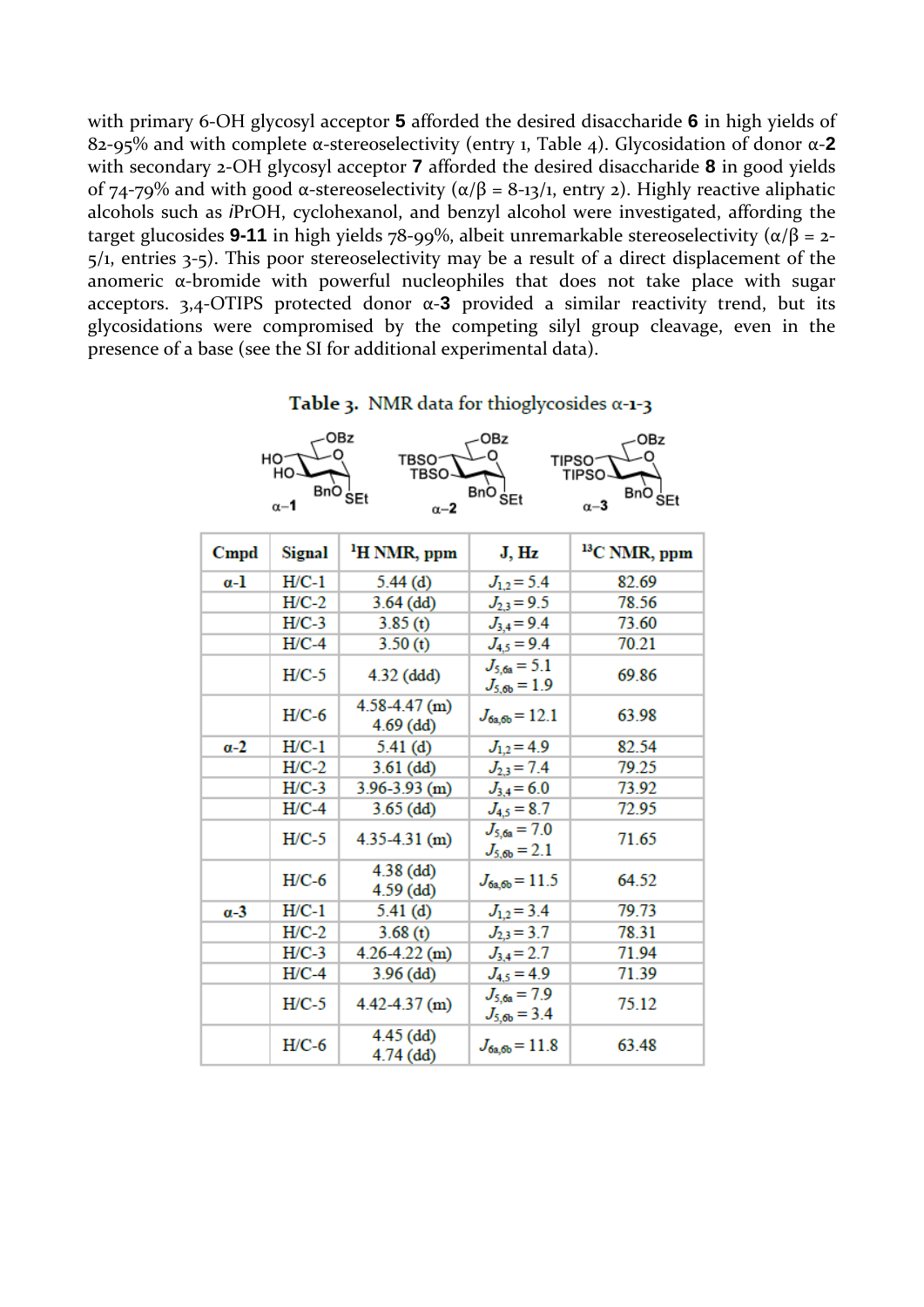#### Table 4. Glycosidation of  $3,4$ -O-TBS donor  $\alpha$ -2



| Entry          | Acceptor                                      | <b>Base</b>                                      | Product                                                                                        | <b>Yield and</b><br>$\alpha/\beta$ ratio                                                              |
|----------------|-----------------------------------------------|--------------------------------------------------|------------------------------------------------------------------------------------------------|-------------------------------------------------------------------------------------------------------|
| 1              | ΟН<br>BnO−<br>-BnO<br>BnO <sub>OMe</sub><br>5 | none<br><b>TEA</b><br><b>DBU</b><br><b>DIPEA</b> | OBz<br>TBSO <sup>.</sup><br><b>TBSO</b><br>BnÒ<br>BnO'<br><b>BnO</b><br>BnO<br><b>OMe</b><br>6 | Multiple<br>products<br>$82\%$ , $\alpha$ -only<br>$95\%$ , $\alpha$ -only<br>$95\%$ , $\alpha$ -only |
| $\overline{2}$ | BnO-<br>BnO<br>BnO-<br>нò<br>ÓMe<br>7         | none<br><b>TEA</b><br><b>DBU</b><br><b>DIPEA</b> | -OBz<br>o<br><b>TBSO</b><br>TBSO<br>BnO ွ်ဴ QMe<br>BnO-<br>$BnO-$<br>BnO<br>8                  | Multiple<br>products<br>79%, 13.0/1<br>74%, 8.5/1<br>74%, 8.0/1                                       |
| 3              | <b>PrOH</b>                                   | <b>TEA</b><br><b>DBU</b><br><b>DIPEA</b>         | -OBz<br>TBSO-<br>TBSO<br>BnO<br>9                                                              | 99%, 5.0/1<br>94%, 5.0/1<br>94%, 4.0/1                                                                |
| 4              | CyOH                                          | <b>TEA</b><br>DBU<br><b>DIPEA</b>                | $-OBz$<br>TBSO∕<br>TBSO<br>BnÒ<br>10                                                           | 99%, 2.0/1<br>78%, 4.0/1<br>78%, 4.0/1                                                                |
| 5              | <b>BnOH</b>                                   | <b>TEA</b><br>DBU<br><b>DIPEA</b>                | -OBz<br><b>TBSO</b><br><b>TBSO</b><br>BnO oBn<br>11                                            | 99%, 3.0/1<br>81%, 4.0/1<br>84%, 3.0/1                                                                |

In conclusion, we expanded the application of Br2-mediated glycosidation of thioglycosides to glycosyl donors of the superarmed series. Over the course of this study, we investigated the formation of the reactive intermediates that were monitored and characterized by NMR spectroscopic techniques. An extensive conformational analysis of the donor through coupling constants values and carbon-hydrogen correlation was performed. Furthermore, the stability of β- bromide in solution over time was studied using NMR. The experimental data are supported by the molecular mechanic calculations and the DFT studies. Glycosylation reactions were performed with a group of standard acceptors, achieving high yields and high to complete stereoselectivity sugar acceptors. These results complement our other recent studies dedicated to the activation of glycosyl halides.[20]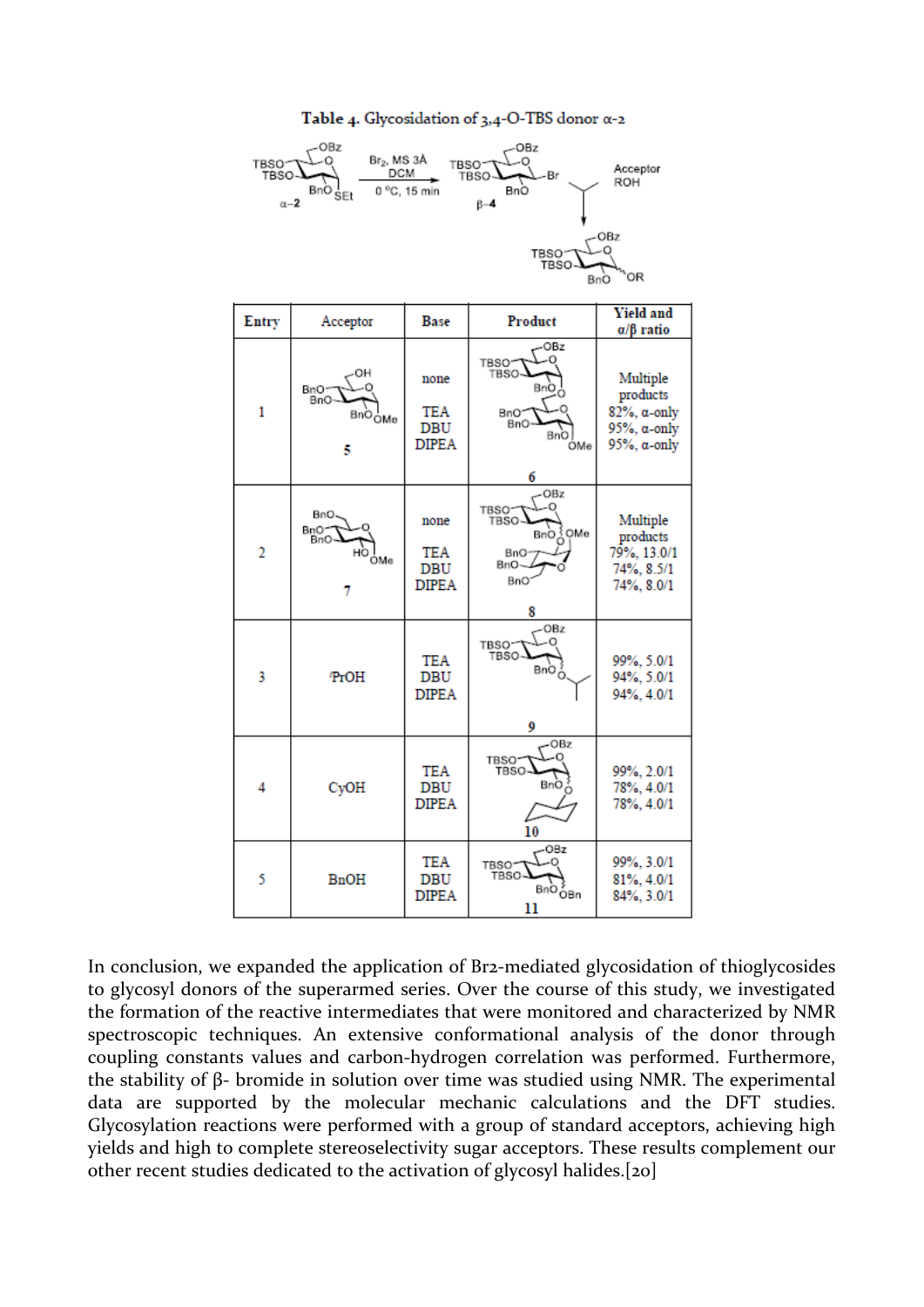# **ASSOCIATED CONTENT**

#### **Supporting Information**

Experimental details and characterization data for all new compounds. This material is available free of charge via the Internet at http://pubs.acs.org.

## **AUTHOR INFORMATION**

#### **Corresponding Author**

\* Department of Chemistry and Biochemistry, University of Missouri – St. Louis, One University Boulevard, St. Louis, Missouri 63121, USA; demchenkoa@umsl.edu

## **Author Contributions**

The manuscript was written through contributions of all authors. / All authors have given approval to the final version of the manuscript.

#### **ACKNOWLEDGMENT**

This work was supported by the National Institute of General Medical Sciences (U01GM120673) and the National Science Foundation (CHE-1800350).

#### **REFERENCES**

[1] aR. J. Woods, *Chem. Rev.* **2018**, *118*, 8005−8024; bL. R. Ruhaak, G. Xu, Q. Li, E. Goonatilleke, C. B. Lebrilla, *Chem. Rev.* **2018**, *118*, 7886−7930; cG. Lu, C. L. Crihfield, S. Gattu, L. M. Veltri, L. A. Holland, *Chem. Rev.* **2018**, *118*, 7867−7885.

[2] aL. Wen, G. Edmunds, C. Gibbons, J. Zhang, M. R. Gadi, H. Zhu, J. Fang, X. Liu, Y. Kong, P. G. Wang, *Chem. Rev.* **2018**, *118*, 8151−8187; bC. Li, L. X. Wang, *Chem. Rev.* **2018**, *118*, 8359- 8413.

[3] aM. Panza, S. G. Pistorio, K. J. Stine, A. V. Demchenko, *Chem. Rev.* **2018**, *118*, 8105−8150; bM. M. Nielsen, C. M. Pedersen, *Chem. Rev.* **2018**, *118*, 8285-8358; cS. S. Kulkarni, C. C. Wang, N. M. Sabbavarapu, A. R. Podilapu, P. H. Liao, S. C. Hung, *Chem. Rev.* **2018**, *118*, 8025-8104; dC. S. Bennett, M. C. Galan, *Chem. Rev.* **2018**, *118*, 7931−7985; eP. O. Adero, H. Amarasekara, P. Wen, L. Bohe, D. Crich, *Chem. Rev.* **2018**, *118*, 8242-8284.

[4] aJ. A. C. Romero, S. A. Tabacco, K. A. Woerpel, *J. Am. Chem. Soc.* **2000**, *122*, 168-169; bL. Ayala, C. G. Lucero, J. A. C. Romero, S. A. Tabacco, K. A. Woerpel, *J. Am. Chem. Soc.* **2003**, *125*, 15521-15528; cS. R. Shenoy, K. A. Woerpel, *Org. Lett.* **2005**, *7*, 1157-1160; dG. Baghdasarian, K. A. Woerpel, *J. Org. Chem.* **2006**, *71*, 6851-6858; eS. B. Billings, K. A. Woerpel, *J. Org. Chem.*  **2006**, *71*, 5171-5178; fM. T. Yang, K. A. Woerpel, *J. Org. Chem.* **2009**, *74*, 545-553; gM. G. Beaver, K. A. Woerpel, *J. Org. Chem.* **2010**, *75*, 1107-1118; hA. Garcia, J. R. Sanzone, K. A. Woerpel, *Angew. Chem. Int. Ed. Engl.* **2015**, *54*, 12087-12090.

[5] aD. R. Mootoo, P. Konradsson, U. Udodong, B. Fraser-Reid, *J. Am. Chem. Soc.* **1988**, *110*, 5583-5584; bB. Fraser-Reid, U. E. Udodong, Z. F. Wu, H. Ottosson, J. R. Merritt, C. S. Rao, C. Roberts, R. Madsen, *Synlett* **1992**, 927-942 and references therein.

[6] M. D. Bandara, J. P. Yasomanee, A. V. Demchenko, in *Selective Glycosylations: Synthetic Methods and Catalysts* (Ed.: C. S. Bennett), Wiley, **2017**, pp. 29-58.

[7] aT. Zhu, G. J. Boons, *Org. Lett.* **2001**, *3*, 4201-4203; bZ. Zhang, I. R. Ollmann, X. S. Ye, R. Wischnat, T. Baasov, C. H. Wong, *J. Am. Chem. Soc.* **1999**, *121*, 734-753; cN. L. Douglas, S. V. Ley, U. Lucking, S. L. Warriner, *J. Chem. Soc., Perkin Trans. 1* **1998**, 51-65.

[8] M. N. Kamat, A. V. Demchenko, *Org. Lett.* **2005**, *7*, 3215-3218.

[9] S. Kaeothip, J. P. Yasomanee, A. V. Demchenko, *J. Org. Chem.* **2012**, *77*, 291-299.

[10] T. G. Frihed, M. Bols, C. M. Pedersen, *Chem. Rev.* **2015**, *115*, 4963-5013.

[11] aH. H. Jensen, C. M. Pedersen, M. Bols, *Chem. Eur. J.* **2007**, *13*, 7576-7582; bC. M. Pedersen, L. U. Nordstrom, M. Bols, *J. Am. Chem. Soc.* **2007**, *129*, 9222-9235; cC. M. Pedersen, L. G. Marinescu, M. Bols, *Chem. Commun.* **2008**, 2465-2467; dM. Heuckendorff, C. M. Pedersen, M.